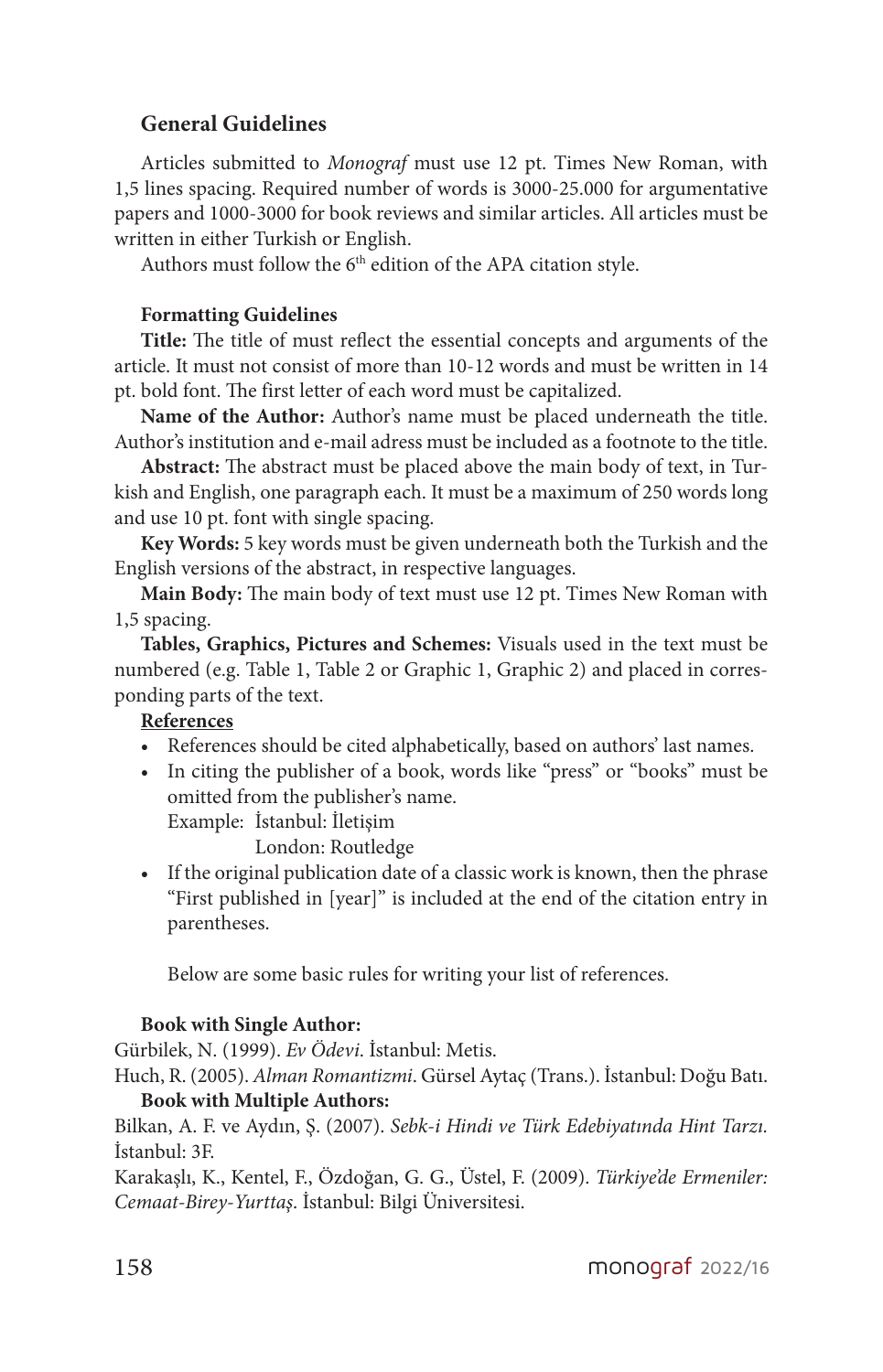### **Book with Editor:**

Irzık, S. ve Parla, J. (Ed.) (2014). *Kadınlar Dile Düşünce*. İstanbul: İletişim. **Chapter from a Book with Editor:**

Holbrook, V. R. (1999). Alegorinin Ölümü, Hüsn ü Aşk'ın Özgünlüğü. Mehmet Kalpaklı (Ed.), *Osmanlı Divan Şiiri Üzerine Metinler* (p. 403-412). İstanbul: Yapı Kredi.

#### **E-Book:**

Barry, P. (2002). *Beginning theory: An introduction to literary and cultural theory*. [Adobe Digital Editions version]. http://libgen.org/book/index.php?md5=4AA855 3A1EB6CCB988011B28BA4FE19C

Taylor, C. (2001). Radical enlightenment. *Sources of the self*: *The making of the modern identity* (Vol. IV, pp. 321-354). http://books.google.com/books

## **Article from Periodical:**

Köroğlu, E. (2011). Yahya Kemal Şiirinde Anlatısallık, Kapanışlar ve Tarih Anlayışı. *Yeniyazı*, 11, 60-70.

# **Article from Online Journal:**

Anderson, A. K. (2005). Affective influences on the attentional dynamics supporting awareness. *Journal of Experimental Psychology: General, 154,* 258–281. doi:10.1037/0096- 3445.134.2.258

Pelvanoğlu, E. (2014). Orfeus'un arzusu: Tanpınar'ın sembolist estetiği bağlamında Huzur için bir yakın okuma denemesi. *Monograf*, 2. http://www.monografjournal. com/wp-content/uploads/2015/01/2.-sayı-pelvanoglu.pdf

#### **Encyclopedia:**

Uçman, A. (1989). Akif Paşa. *İslam ansiklopedisi* (Vol. 2, pp. 261-263). İstanbul: Türkiye Diyanet Vakfı.

#### **Dictionaries:**

Contemplation. (1989). *The Oxford English dictionary*, Vol. III. (2nd Edition, Vol. 3). Oxford: Clarenden Press.

-In-text: (Contemplation, 1989)

# **Unpublished Dissertation:**

Atabağsoy, N. (2010). *Edip Cansever Şiirinde Tek Seslilik: Tragedyalar ve Ben Ruhi Bey Nasılım*. (Unpublished master's thesis). Bilkent Üniversitesi / Ekonomi ve Sosyal Bilimler Enstitüsü, Ankara.

# **Newspaper article:**

Belge, M. (2008, 4 January). Tarih niçin sevilir? Radikal, p.7.

### **Article from online newspaper:**

Tuğal, C. (2014, 13 January). İki nehrin arası bir yere dökülebilir mi? www.t24. com.tr

# **Source with Unknown Author:**

Strong afterchocks continiue in California. (2003, 26 December). New York Times [National Edition]. p.23.

#### **Interview:**

Aydoğan, M. (2014). From elifba to alphabet: The history of learning to read. Interview with Benjamin C. Fortna. *Monograf*. January 2014. Link http://www.monografjournal.com/wp-content/uploads/2015/01/7-fortna.pdf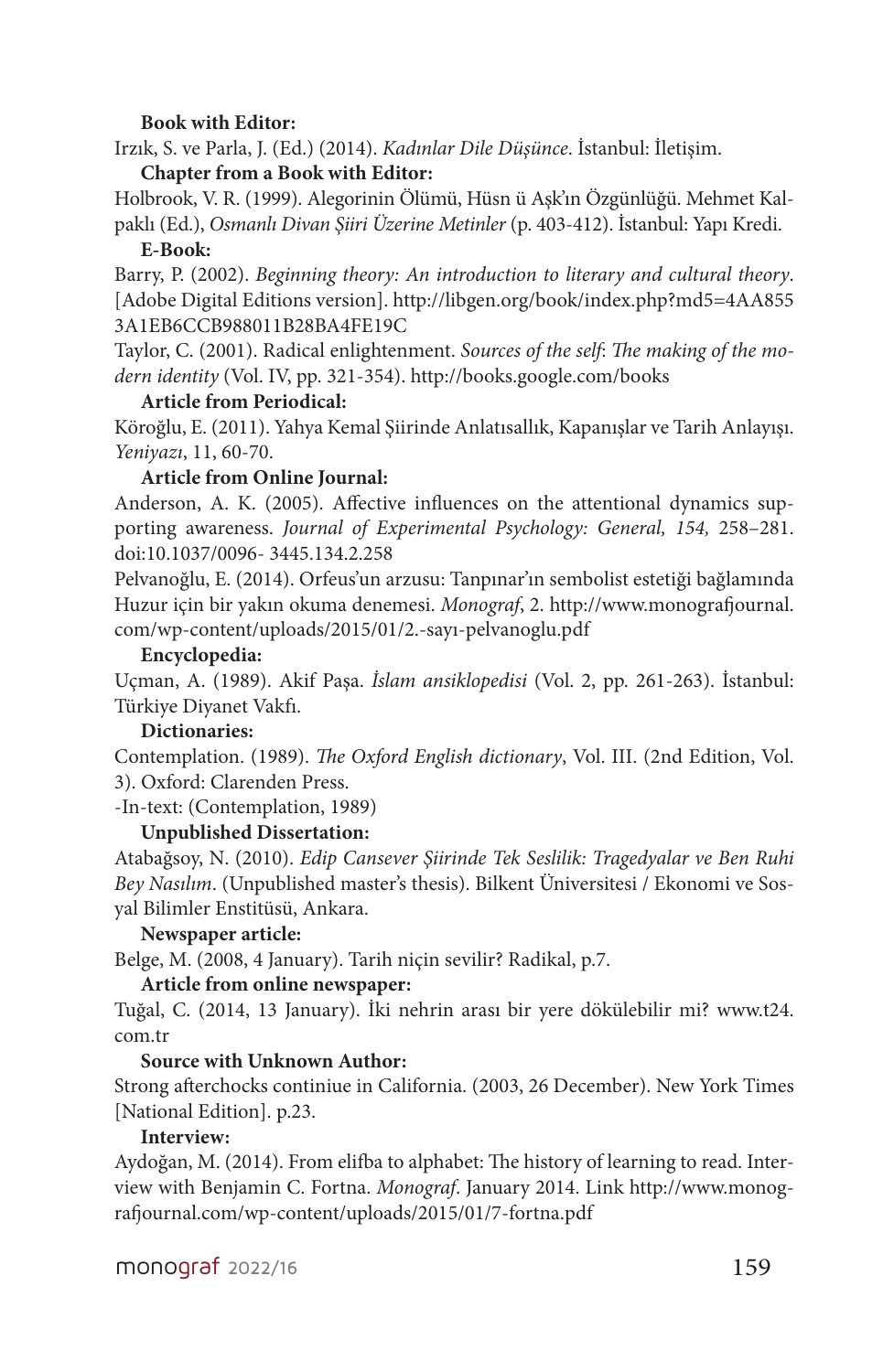### **Film:**

Erdem, R. (Yönetmen). (2010). *Kosmos* [Film]. TR: Atlantik. -In-text: (*Kosmos*, 2010)

# **In-Text Citations**

# • **Source with single author:**

Author's last name, the year of publication of their work and page number are cited respectively, in parentheses.

Example: (Eagleton, 2014, p. 203)

• **Source with two authors:**

Last names of both authors are cited. Example: (Gilbert ve Gubar, 2000, p.37)

# • **Source with multiple authors:**

For sources with multiple authors, the last name of the author that comes first in alphabetical order is followed by the abbreviation "et al."

Example: (Brooker et al., 2005, p.126)

To differentiate between sources whose first authors are the same, names of the other authors must be cited.

# • **Anonymous source:**

For sources with unknown authors, the first two or three words of title are cited in italics, along with the publication date.

Example: As we see in another source (*College Cost Book*, 1983)...

As we see in *College Cost Book* (1983)...

# • **Multiple sources by the same author:**

Multiple works of an author are cited in chronological order.

Example: (Dellaloğlu, 2012) (Dellaloğlu, 2013)

# • **Footnotes:**

Please always use footnotes and never endnotes.

• **Titles of the sources:**

Titles of books, journals, newspapers, encyclopedia, films, and video are cited in italics.

Example: In Mahmut Mutman's (2014) book *The Politics of Writing Islam: Voicing Difference* (…)

Titles of articles are given in quotation marks.

Example: Şerif Mardin (2002) argues in his article "Tanzimattan Sonra Aşırı Batılılaşma" (...)

# • **Long in-text citations:**

Quotations consisting of more than 40 words are given in the form of block quotations. Block quotations must be 11 pt, single spaced and indented 1 tab from the left margin. Block quotations must not be put in quotation marks.

Example: According to Franco Moretti (2013)

This syntony between modernism and and the metropolis arises first and foremost out of a common enthusiasm for the growing division of labour. In the theoretical field, it's the analytical breakthrough of the Formalist school; in